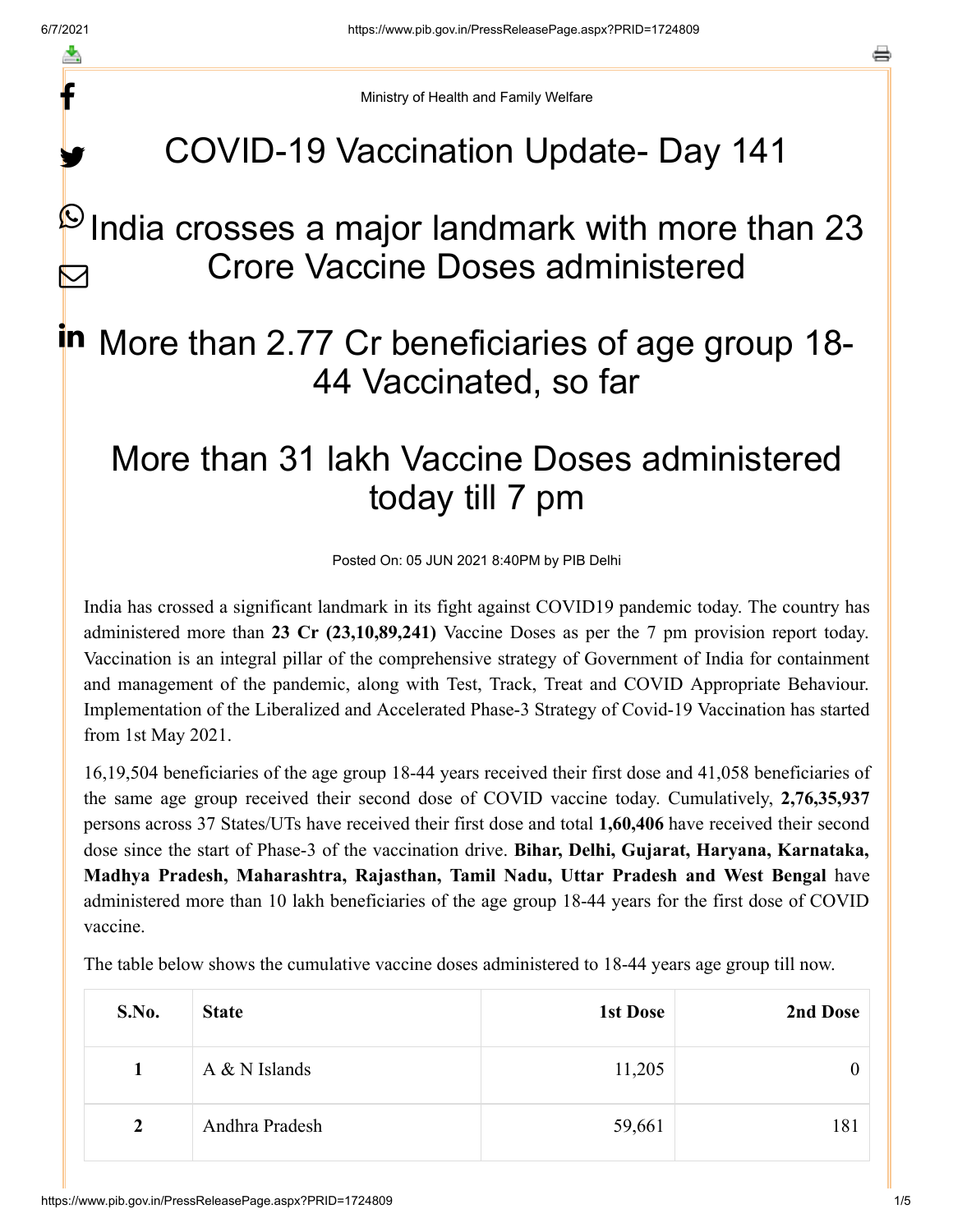| $\overline{\mathbf{3}}$<br>$\mathbf f$ | Arunachal Pradesh    | 51,808    | $\boldsymbol{0}$ |
|----------------------------------------|----------------------|-----------|------------------|
| $\overline{\mathbf{4}}$                | Assam                | 6,30,528  | 602              |
| 5                                      | Bihar                | 19,14,810 | 14               |
| $\mathbf{\Omega}$<br>6                 | Chandigarh           | 69,190    | $\boldsymbol{0}$ |
| $\overline{7}$                         | Chhattisgarh         | 7,65,145  | 5                |
| in<br>8                                | Dadra & Nagar Haveli | 47,391    | $\boldsymbol{0}$ |
| 9                                      | Daman & Diu          | 58,270    | $\boldsymbol{0}$ |
| 10                                     | Delhi                | 11,63,873 | 5,293            |
| 11                                     | Goa                  | 52,484    | 843              |
| 12                                     | Gujarat              | 22,92,959 | 104              |
| 13                                     | Haryana              | 12,40,419 | 2,847            |
| 14                                     | Himachal Pradesh     | 1,04,557  | $\boldsymbol{0}$ |
| 15                                     | Jammu & Kashmir      | 2,77,151  | 15,906           |
| 16                                     | Jharkhand            | 6,90,966  | 121              |
| 17                                     | Karnataka            | 19,23,765 | 2,895            |
| 18                                     | Kerala               | 5,22,273  | 151              |
| 19                                     | Ladakh               | 46,063    | $\boldsymbol{0}$ |
| 20                                     | Lakshadweep          | 7,615     | $\boldsymbol{0}$ |
| 21                                     | Madhya Pradesh       | 30,56,528 | 15,185           |
| 22                                     | Maharashtra          | 16,32,024 | 21,298           |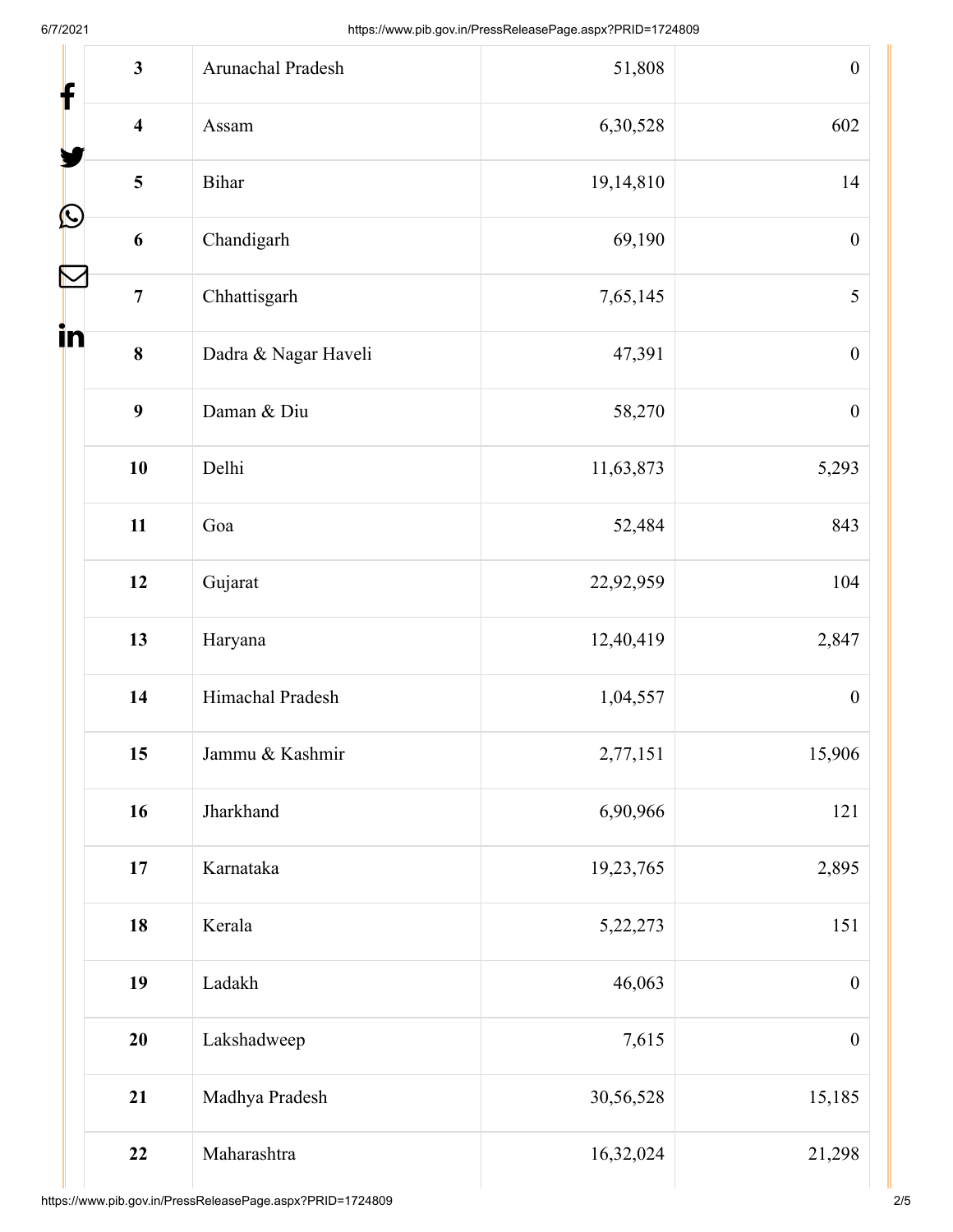| 23<br>f                 | Manipur              | 52,148      | $\boldsymbol{0}$ |
|-------------------------|----------------------|-------------|------------------|
| 24                      | Meghalaya            | 42,305      | $\boldsymbol{0}$ |
| 25                      | Mizoram              | 21,440      | $\boldsymbol{0}$ |
| $\mathbf{\Omega}$<br>26 | Nagaland             | 34,908      | $\boldsymbol{0}$ |
| 27                      | Odisha               | 7,80,056    | 2,923            |
| in<br>28                | Puducherry           | 32,242      | $\boldsymbol{0}$ |
| 29                      | Punjab               | 4,42,403    | 931              |
| 30                      | Rajasthan            | 18,97,274   | 514              |
| 31                      | Sikkim               | 10,653      | $\boldsymbol{0}$ |
| 32                      | Tamil Nadu           | 18,42,883   | 2,407            |
| 33                      | Telangana            | 6,12,927    | 566              |
| 34                      | Tripura              | 59,476      | $\boldsymbol{0}$ |
| 35                      | <b>Uttar Pradesh</b> | 30, 35, 313 | 86,031           |
| 36                      | Uttarakhand          | 3,19,398    | $\boldsymbol{0}$ |
| 37                      | West Bengal          | 18,33,826   | 1,589            |
|                         | <b>TOTAL</b>         | 2,76,35,937 | 1,60,406         |

The total of  $23,10,89,241$  include  $99,62,728$  Healthcare Workers (HCWs) who have taken the 1<sup>st</sup> dose and  $68,53,413$  HCWs who have taken the 2<sup>nd</sup> dose, 1,61,57,437 Frontline Workers (FLWs) (1<sup>st</sup> dose), **86,58,805** FLWs (2<sup>nd</sup> dose), 2,76,35,937 for 18-44 years of age group (1<sup>st</sup> dose) and 1,60,406 for 18-44 years of age group (2<sup>nd</sup> dose). **7,06,41,613** for over 45 years old to 60 years old (1<sup>st</sup> Dose), **1,12,93,868** for over 45 years old to 60 years old  $(2<sup>nd</sup> dose)$ , 6,05,25,195 for above 60 years  $(1<sup>st</sup> Does)$  and **1,91,99,839** for above 60 years  $(2^{nd}$  Dose).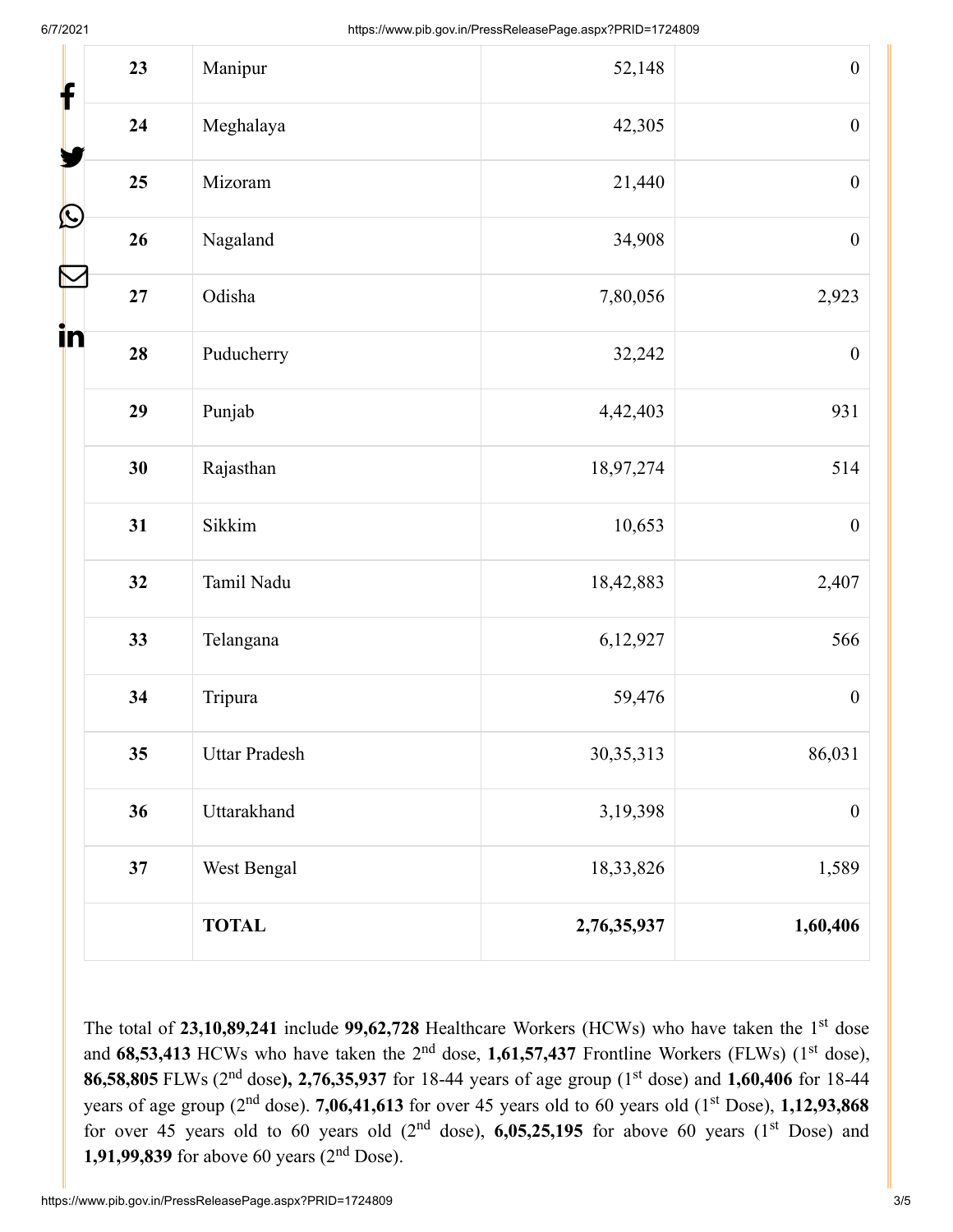| f<br><b>HCWs</b>            | 1 <sup>st</sup> Dose | 99,62,728       |
|-----------------------------|----------------------|-----------------|
|                             | $2nd$ Dose           | 68,53,413       |
| $\bf \Omega$<br><b>FLWs</b> | $1st$ Dose           | 1,61,57,437     |
|                             | $2nd$ Dose           | 86,58,805       |
| Age Group 18-44 years<br>in | 1 <sup>st</sup> Dose | 2,76,35,937     |
|                             | $2nd$ Dose           | 1,60,406        |
| Age Group 45 to 60 years    | 1 <sup>st</sup> Dose | 7,06,41,613     |
|                             | $2nd$ Dose           | 1,12,93,868     |
| Over 60 years               | 1 <sup>st</sup> Dose | 6,05,25,195     |
|                             | $2nd$ Dose           | 1,91,99,839     |
| <b>Total</b>                |                      | 23, 10, 89, 241 |

As on Day-141 of the vaccination drive  $(5<sup>th</sup>$  June, 2021), total 31,20,451 vaccine doses were given. 28,70,693 beneficiaries were vaccinated for 1<sup>st</sup> dose and 2,49,758 beneficiaries received 2<sup>nd</sup> dose of vaccine as per the provisional report till 7 P.M. Final reports would be completed for the day by late tonight.

### Date: 5<sup>th</sup> June, 2021 (141<sup>st</sup> Day)

| <b>HCWs</b> | $1st$ Dose | 16,187 |
|-------------|------------|--------|
|             | $2nd$ Dose | 10,848 |
| <b>FLWs</b> | $1st$ Dose | 96,065 |
|             | $2nd$ Dose | 19,144 |